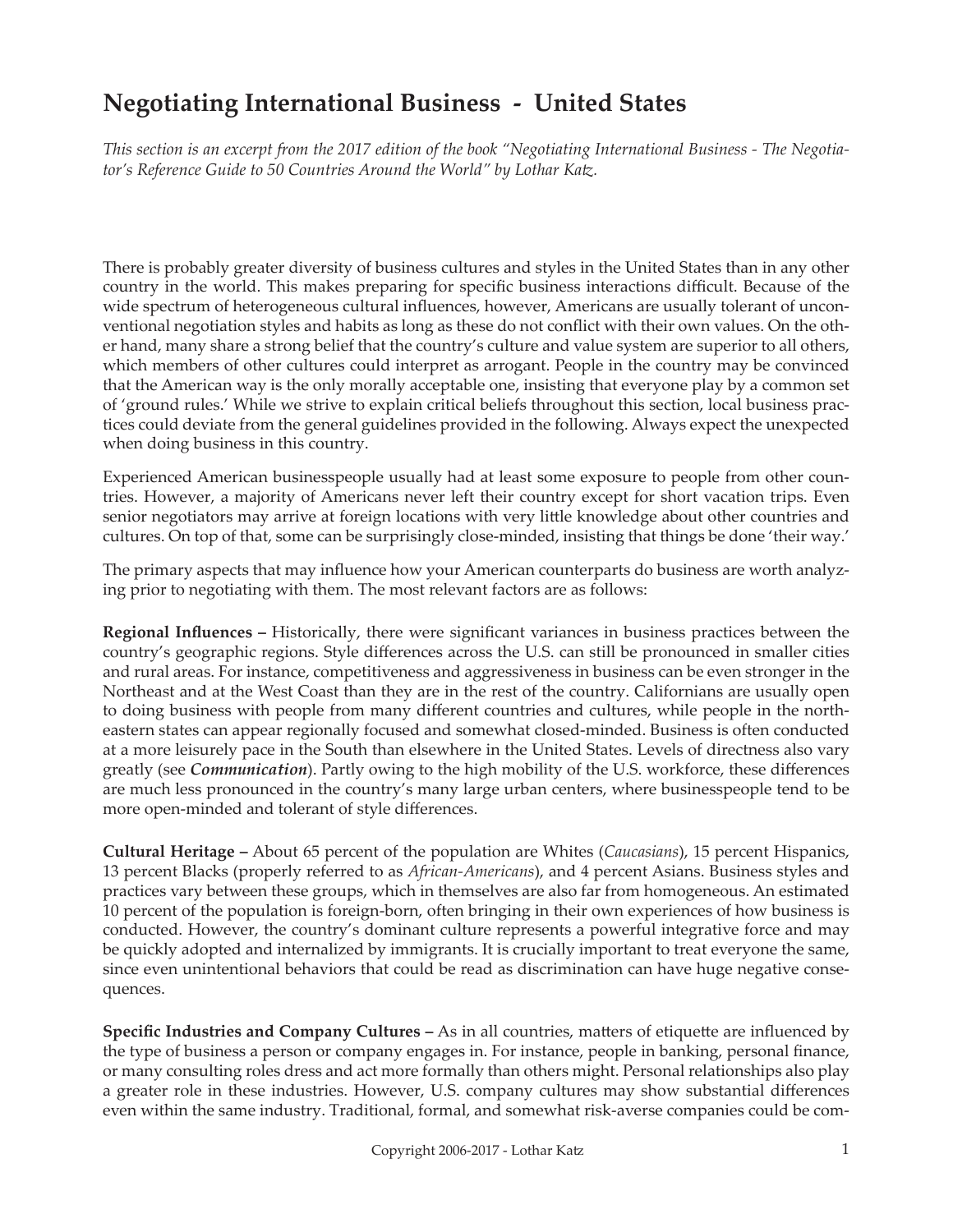peting directly with others in their industry whose cultures may be better described as action-oriented, youthful, and unorthodox. Stereotypes about industries or about the age or structure of companies can be misleading and may therefore not be helpful. It will be highly beneficial to familiarize yourself with the specific culture of a company you are about to engage with, for instance by talking with insiders or others who dealt with the company before.

## *Relationships and Respect*

U.S. culture strongly encourages individualism and personal initiative. Generally, business relationships are only moderately important in this country. They are usually not a necessary precondition for initial business interactions. Your counterparts' expectation could be to get to know you better as you do business together. As long as they think the other side plays fair and does not waste their time, Americans tend to be friendly and collaborative. Otherwise, they can quickly become aggressive and somewhat hostile. In any case, most people in this country think it acceptable for partners in a productive business relationship to cooperate and compete at the same time, a view that others from strongly relationship-oriented cultures rarely share.

Even when the business relationship has become close, there will not necessarily be a strong sense of loyalty. American businesspeople tend to focus on the near-term benefits of their business engagements and may drop even a long-term partner if they believe they will get 'a better deal' elsewhere, focusing much more on the near future than on the past. Business relationships may play a greater role outside of the hectic large cities, though.

Business relationships in this country exist between companies as well as between individuals. If your company replaces you with someone else over the course of a negotiation, it is usually easy for your replacement to take things over from where you left them. Likewise, if you introduce someone else from your company into an existing business relationship, that person is likely to be accepted as a valid business partner soon. This does not mean that Americans do not care about who they are dealing with.

In the United States, money is a key priority and monetary aspects tend to dominate most arguments. Financial success may be admired more than anything else, especially if it is hard earned rather than based on inheritance. Status and personal honor play a smaller role. '*Saving face*' and many of the social formalities that can be vitally important to other cultures carry little significance here.

In the country's business culture, the respect a person enjoys depends primarily on his or her achievements and to a lesser degree, education. Since age and rank play a smaller role, you may find relatively young people in American negotiation teams or in positions with decision-making authority. Admired personal traits include honesty, perseverance, and expertise, as well as good communication skills.

# *Communication*

American English is different from British English to the point where misunderstandings happen easily. If necessary, familiarize yourself with the differences upfront.

Businesspeople in this country may speak louder than you may be used to. A strong voice is generally associated with authority and leadership qualities. At restaurants, including those used for business lunches and dinners, conversations can get much noisier than in most other countries. Americans tend to show at least some of their emotions, though not as openly as Latin Americans. People generally converse standing around three to four feet apart.

There is a distinct difference in the level of directness between the North and the South of the country. Northerners, also many Californians, are often quite direct. They dislike vague statements and may openly share their opinions and concerns. Too much diplomacy could confuse and irritate them and can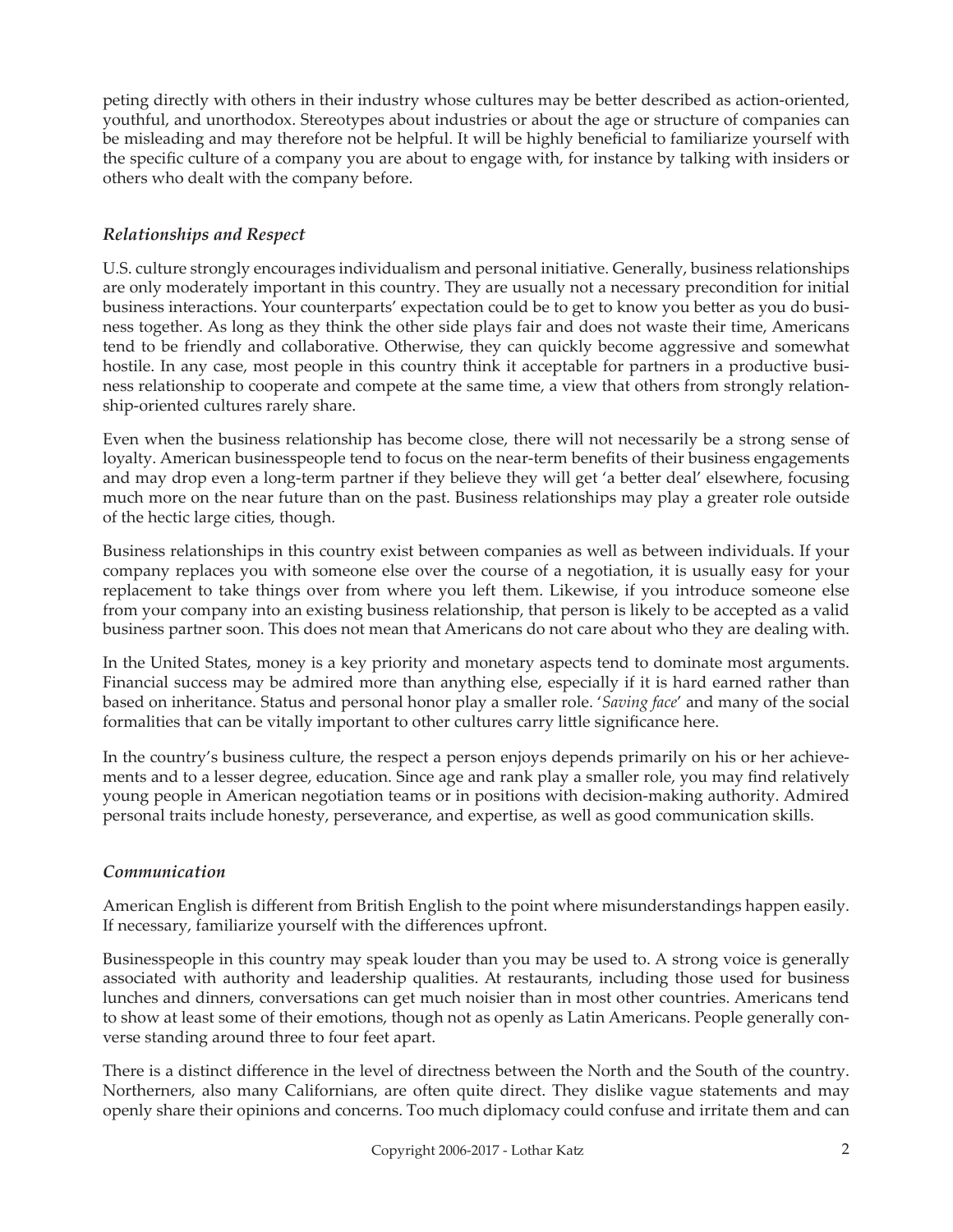give the impression of insincerity. They may ask for clarifications and rarely find it difficult to say 'no' if they dislike a request or proposal. If something is against company policy or cannot be done for other reasons, your counterpart will likely say so. They may view this as a simple statement of fact and might not understand that someone else could consider this directness insensitive. However, Americans' intentions are almost always friendly, even when they may not appear that way.

Communication with people from the South can be a bit more indirect. They generally highlight the positives of an action or proposal before addressing issues with it in order to 'soften' the message. Rather than giving you a straight 'no,' they may word the message more indirectly to avoid appearing confrontational, for instance by saying 'I'm not sure whether I agree.' In most cases, this still expresses disagreement. 'Let me get back to you' could indicate a lack of interest in what you have to offer. Make sure you are paying attention to what is *not* being said as well. Once they have decided that they want to do business with you, Southerners can become more direct and may openly speak their minds as long as there is no risk of direct confrontation.

Owing to the culture's strong achievement orientation, Americans may perceive raising issues as negativity. As a result, people often phrase concerns very carefully and can become quite indirect when doing so. Silence is very rare in conversations and makes most Americans uncomfortable as it is perceived to convey rejection or other negative messages. People around you may be quick to fill the gap in order to avoid silence.

Gestures are usually quite expressive, and Americans' body language is commonly easy to read. They may make some physical contact, such as a backslap as a sign of friendship, but there is usually not a lot of it. The thumbs-up gesture signals approval or encouragement. Thumb and index finger forming a circle means *OK*. When pointing at people, use your open hand rather than a finger. If a man puts his feet on the table, this signals that he feels he is in control of the situation. However, do not assume that the person intends to insult you. Most Americans are completely unaware that people from other countries could find this highly inappropriate. Some Americans nod almost continually while making positive statements. This is meant to confirm and strengthen the message but does not necessarily mean what they are saying is true. Eye contact should be frequent, as this conveys sincerity and helps build trust. However, do not stare at people.

### *Initial Contacts and Meetings*

Having a local contact can be an advantage but is usually not a necessary precondition to doing business here.

Negotiations in the United States may be conducted by individuals or teams of negotiators. Both approaches have their distinct advantages. Since decisions are often made by individuals, meeting the decision-maker one-on-one may help get results quickly. On the other hand, a well-aligned team with clearly assigned roles can be quite effective when negotiating with a group of Americans. Owing to the high degree of individualism that characterizes the culture, U.S. teams are not always well aligned, which sometimes makes it easy to play one member against the other.

Scheduling meetings in advance is required. However, you can do this on short notice, even in the absence of any previous business interactions, as long as your counterparts are available. Agreeing on an agenda upfront can be useful. It will usually be followed. Punctuality is generally expected. Being more than 10 to 15 minutes late without having a valid and plausible excuse can be an offense. If you cannot avoid a delay, call ahead and apologize.

Names are usually given in the order of first name, family name. Many people also have a 'middle name,' but it is rarely used in introductions or conversations. Use *Mr./Ms.* plus the family name. Doctorate degrees are often ignored when addressing people in business, except for the first time they meet.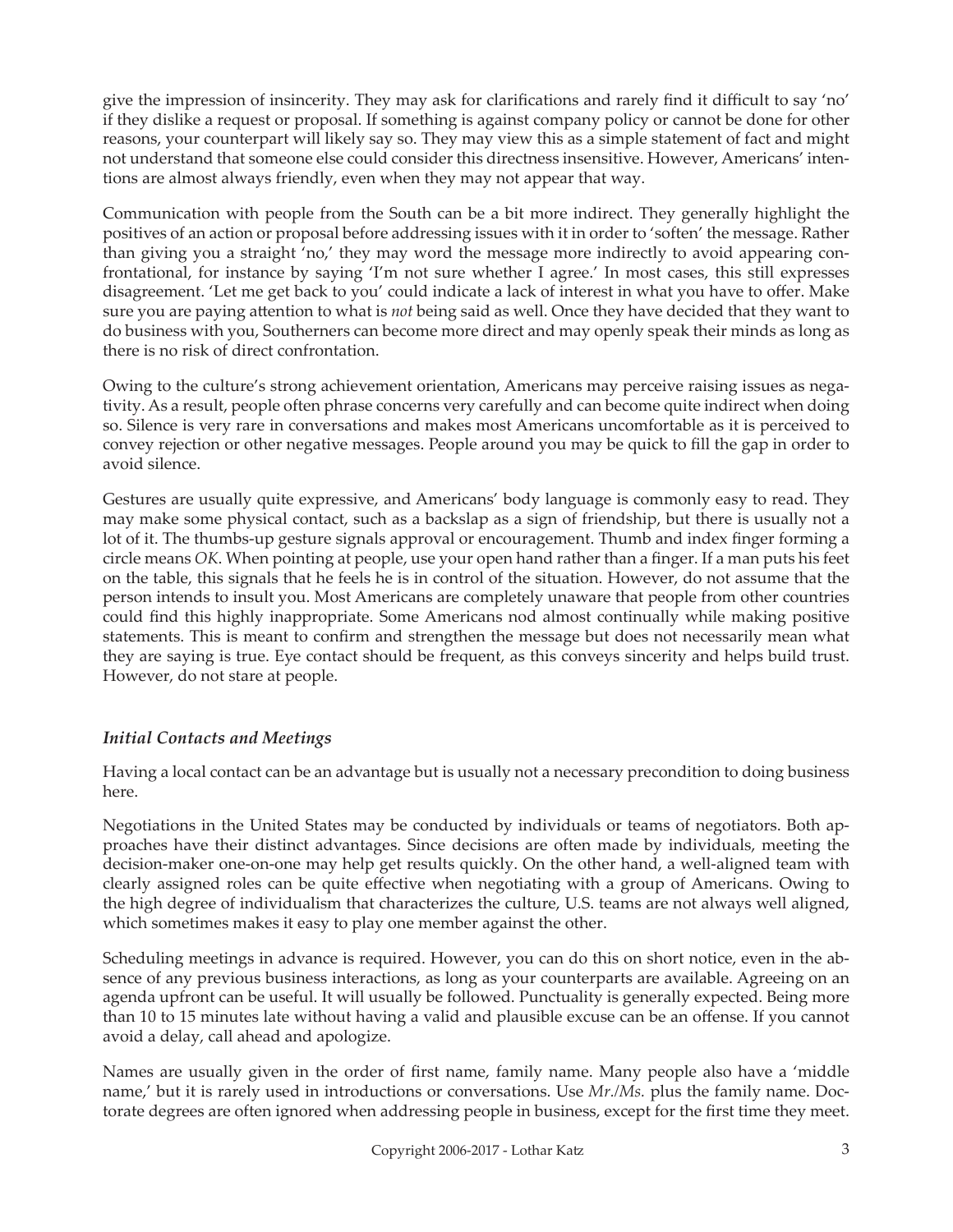If a person is a professor, however, use that title together with the person's family name. Before calling Americans by their first names, wait until they offer it. This may happen almost immediately since the use of first names is not a sign of intimacy. It is often helpful to let your counterpart know how you would like them to call you. Introductions may be accompanied by firm and brief handshakes. However, Americans shake hands less frequently than others do, so a handshake may often be unnecessary. When entering a room full of people, it is ok just to smile and say 'hi, everyone.' The standard greeting is 'how are you?' or, in the South, 'how're you doing?' This is rhetorical, so it is best to respond with the same phrase or to say something like 'fine, thank you,' or 'I'm doing great, and you?'

The exchange of business cards is not an essential step, but it is best to bring a sufficient supply. They may sometimes be exchanged at the end rather than the beginning of the meeting. Make sure that your card clearly states your professional title, especially if you have the seniority to make decisions. Offer your card to everyone present. You may not always get one in return. This does not necessarily signal that the person does not want to do business with you. 'Can I have one of your cards?' is an acceptable question to ask. When presenting your card, smile and keep eye contact, then take a few moments to look at the card you received. Recipients of your card may place it on the table, into their wallet, or even into the back pocket of their pants. This means no disrespect.

Meetings usually start with some small talk intended to establish personal rapport. It is normally brief but can be more extensive in the South. Conversations often start with 'what do you do?' or 'tell me more about yourself.' In both cases, the person will expect to hear about your work background. One's private life is not a subject for discussion around meetings. Humor is considered an important way to 'break the ice,' but avoid appearing ironic, cynical, or sarcastic. The opening phase of the meeting is usually short and negotiators get straight to the point. However, the meeting atmosphere is usually casual. People may get up to stretch or leave the room for a while. This does not necessarily indicate a lack of interest.

While one purpose of the initial meeting is to get to know each other, the primary focus will be on business topics. Either the meeting leads to a straight decision or there will be a list of follow-up actions. Smaller deals may be decided and finalized at the first meeting. If the meeting concludes without next steps being defined, this may mean that there is no interest to continue the discussion.

Presentation materials should be attractive, with good and clear visuals. Focus on the 'big picture' without too much detail, and keep your presentation clear and concise. However, 'beating your chest' is not only acceptable, but often expected. It may be beneficial to praise your product or service more than you might be comfortable doing in your home country. Throughout your presentation, remain relaxed and non-confrontational. Be prepared to leave copies of the material you presented.

# *Negotiation*

**Attitudes and Styles –** To Americans, negotiating is usually a joint problem-solving process. While the buyer is in a superior position, both sides in a business deal own the responsibility to reach agreement. American negotiators may focus mostly on near-term benefits. The primary negotiation style is competitive, sometimes intensely so. Although people will look for win-win solutions, they may strive to 'win more' than the other side does. Power factors such as company size and financial strength play a major role and may frequently be emphasized. When negotiating, Americans may appear fiercely competitive or even combative. However, they will ultimately be interested in finding a solution that both sides can accept. It is best to remain calm, firm, and persistent. At the same time, show a positive and constructive attitude without taking things personally.

Most people in the United States are very task-focused. They may not be willing to make concessions only for the sake of a relationship. Instead, they usually expect to get a tangible benefit in return. One of the implicit rules of this culture is that people should not take this result orientation personally.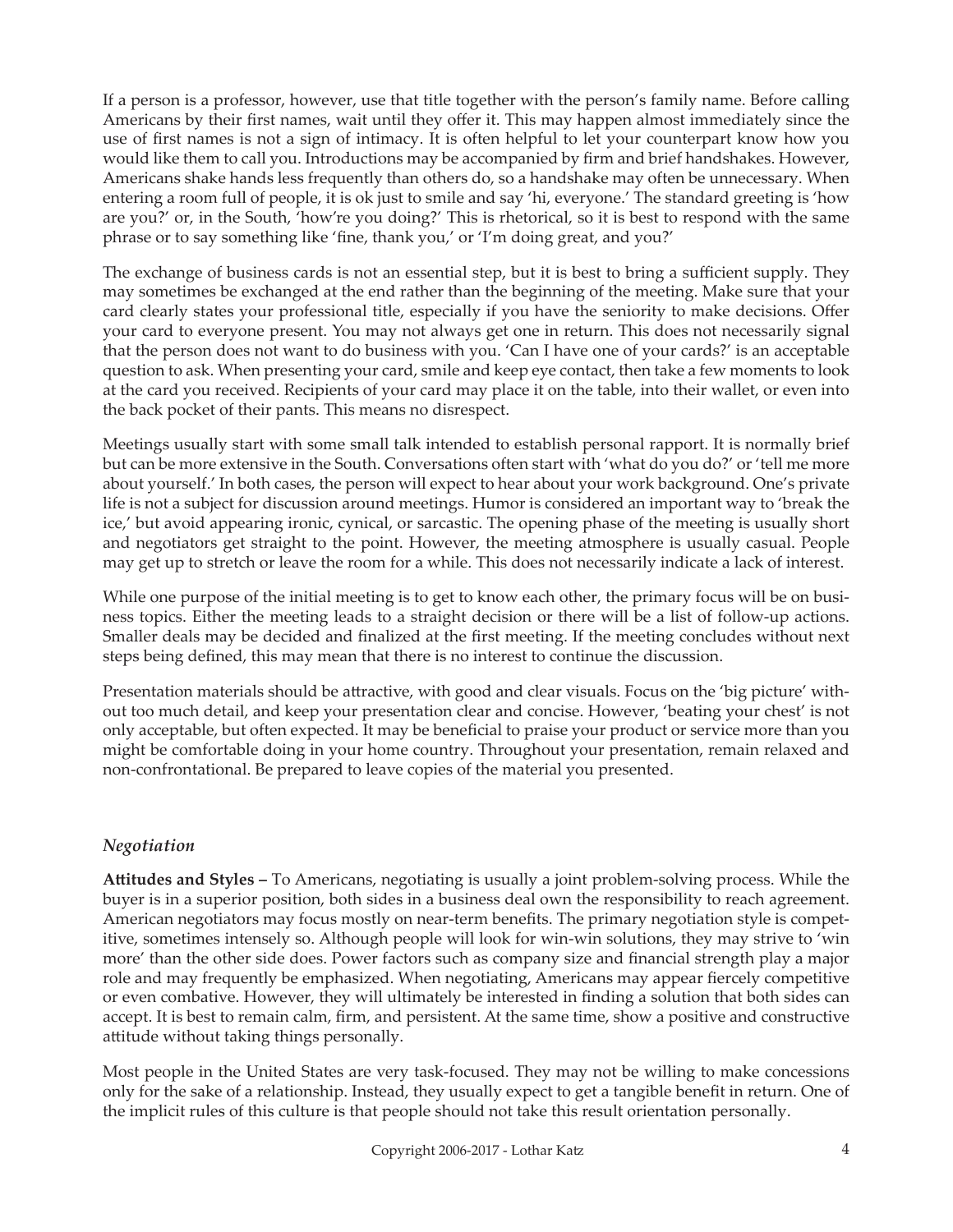Should a dispute arise at any stage of a negotiation, you may be able to reach resolution by analyzing and discussing the problem together with your counterparts. It will be important to emphasize common objectives, work to find mutually acceptable alternatives, and show willingness to compromise if needed. However, compromising is usually only a last resort for American negotiators.

**Sharing of Information –** American negotiators usually spend some time gathering information and discussing details before the bargaining stage of a negotiation can begin. However, this rarely introduces significant delays. They normally share at least some information and rarely take it negatively if you ask about sensitive details, even if they may not want to answer. Similarly, they may ask many questions themselves. They value information that is straightforward and to the point. While it can be counterproductive to appear as if you are hiding facts from your American counterparts, they will be accepting if you state openly that you do not want to share certain information. Do not provide misleading information as your counterparts will likely consider this very negatively and may try to 'get even.'

American negotiators generally keep their initial questions high-level, without too much attention paid to details. It may indicate serious interest and a willingness to close the deal if their questions get more specific and technical.

**Pace of Negotiation –** Negotiations in the U.S. may take less time than anywhere else in the world. 'Speed matters' and 'time is money' are beliefs most members of this culture share, and doing is usually valued much more highly than planning and analyzing. Accordingly, your counterparts will generally want to finish the negotiation in a timely manner and implement actions soon. Even complex negotiations may not require more than one trip, as follow-up negotiations are often conducted via phone and e-mail.

Americans generally prefer a monochronic work style. They are used to pursuing actions and goals systematically, and they dislike interruptions or digressions. When negotiating, they often work their way down a list of objectives in sequential order, bargaining for each item separately, and may be unwilling to revisit aspects that have already been agreed upon. They might have little tolerance for more polychronic counterparts challenging this approach, which they view as systematic and effective. This rigid style can be difficult to tolerate for negotiators from highly polychronic cultures, such as most Asians, Arabs, some Southern Europeans, or most Latin Americans, who could view it as closed-minded and overly restrictive. In any case, do not show irritation or anger when encountering this behavior. Instead, be willing to bargain over some items individually. Otherwise, clearly indicate that your agreement is conditional and contingent on other items. Reopening the discussion over items that had already been agreed upon will make you seem untrustworthy.

Stalling a negotiation in an attempt to create time pressure in order to obtain concessions, or to gain the time needed to evaluate alternatives, may turn out to be a big mistake. Americans hate wasting time and have little patience if they feel that the other side may be hiding or holding back something. Unlike in many other cultures, negotiators may actually become less inclined to make concessions if they feel that the overall bargaining exchange is taking too long. Worst case, your counterparts may lose interest in the deal.

On the other hand, if you have not heard back from your U.S. counterparts in a long time, this likely tells you that they are not interested in doing business with you. They may also not return your calls or respond to voicemail. This approach is more frequent in the South, where people may not be as willing to give you a direct 'no.'

**Bargaining –** While most Americans are comfortable with bargaining, few of them like to haggle. They can be ambitious, tough, and aggressive negotiators, though, often going for the biggest possible slice of the business. Appearing confident and assertive is essential, since facing an apparently insecure counterpart may encourage Americans to negotiate harder. State your position clearly and be willing to push for it as needed. It can be advantageous to emphasize the uniqueness of what you have to offer.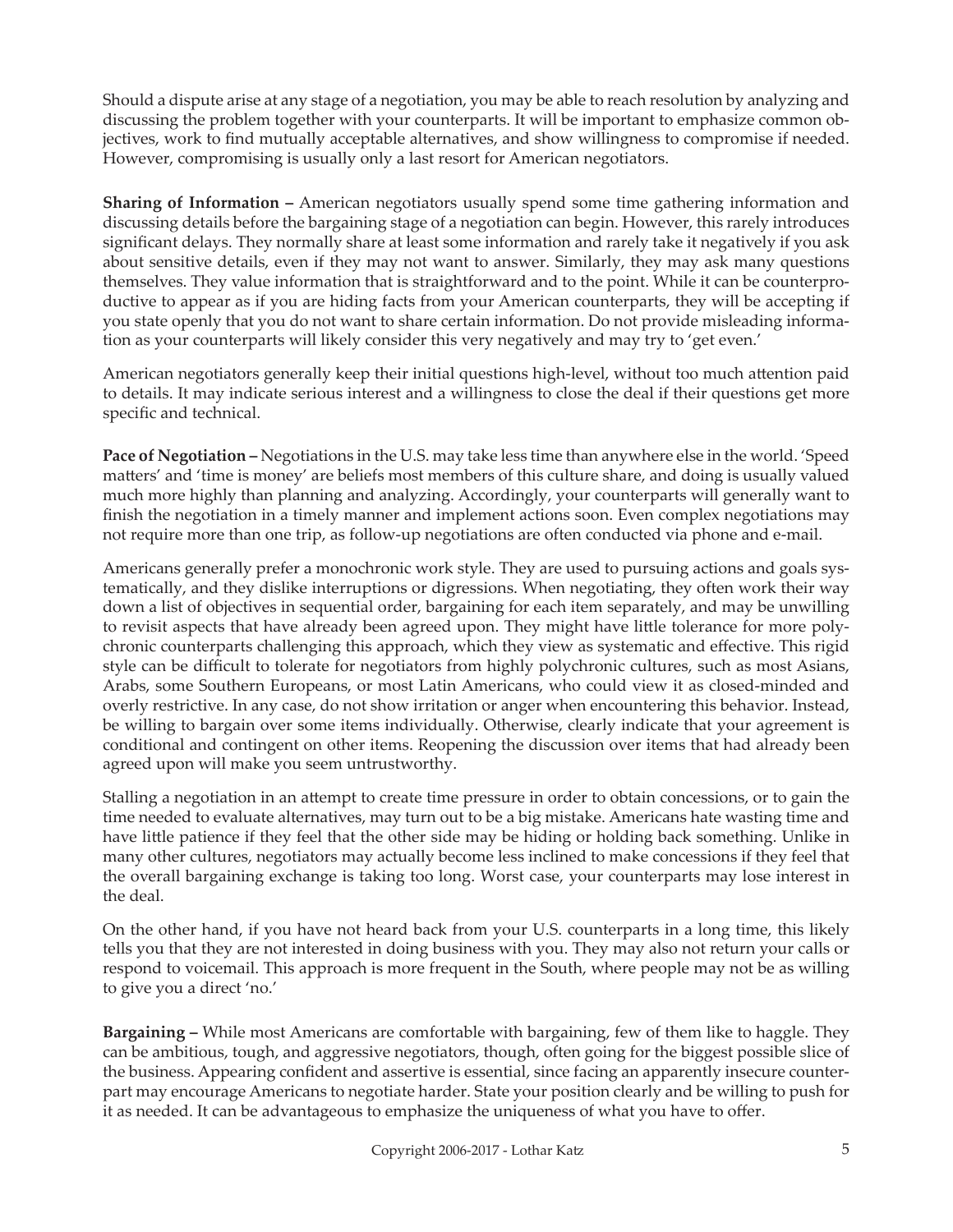Negotiators in the U.S. often take firm positions at the beginning of the bargaining process. Once you have convinced them that you are intent on holding your own, they may become more willing to make concessions. Prices may move by about 20 to 30 percent between initial offer and final agreement. When bargaining, Americans tend to focus on areas of disagreement, so do not be surprised if there is little time spent to reaffirm consensus and emphasize commonalities.

Most people in this country expect to negotiate 'in good faith.' Nevertheless, they may use deceptive negotiation techniques such as sending fake non-verbal messages, pretending to be disinterested in the whole deal or in single concessions, misrepresenting an item's value, or making false demands and concessions. Americans may also use the tactic of telling lies. However, it would be a grave personal insult to state or even hint that your counterpart is lying. Americans may instead refer to the tactic as 'twisting things a little,' 'bending the truth,' 'leaving out a few aspects,' or by some other euphemism. Open lies are considered unacceptable. Instead, people may frequently use indirect versions of what others consider as lying, for example by making misleading statements or by omitting crucial facts.

Since 'good cop, bad cop' requires strong alignment between the players, only experienced negotiators who have spent time practicing the tactic may be using it. Carefully orchestrated, it may be effective in your own negotiation approach. Businesspeople may claim limited authority, stating that they have to ask for their manager's approval. This could be a tactic or the truth.

American negotiators may use pressure techniques that include opening with their best offer, showing intransigence, making final, decreasing, or expiring offers, or nibbling. When using similar tactics yourself, clearly explain your offer and avoid being aggressive. Silence can be a particularly effective pressure tactic to use against the U.S. side. It often makes people very uncomfortable and may stimulate them to make concessions. Be careful when attempting to create time pressure. Although it can be very effective since the Americans' sense of urgency usually works against them, their level of interest could drop and they might start considering alternatives to the deal at hand. Persistence is important, though, and you will frequently find your counterparts exploring all options to bring the negotiation to a successful close as quickly as they can.

Though negotiators in the U.S. may sometimes appear aggressive or adversarial, you should avoid being overly confrontational. They will not shy away from open confrontation if challenged, but this will rarely help your bargaining position. Using extreme openings may be viewed as unfriendly and should be done with caution. Signs of anger, threats, or warnings indicate that the negotiation is not going well. They are rarely used as a tactic. Americans will use walkouts only to make a final point, almost never as a tactic. If you walked out or threatened to do so without getting the intended reaction from your counterparts, the negotiation will likely be over.

Other emotional negotiation techniques may be more frequent. Americans may employ attitudinal bargaining, send dual messages, or grimace. It is often best simply to ignore these tactics. Attempts to make you feel guilty and appeals to personal relationships are rare since people believe that these have no place in business. However, using these tactics yourself may be surprisingly effective with some negotiators.

American businesspeople may employ defensive tactics such as changing the subject, blocking, asking probing or direct questions, making promises, or keeping an inflexible position. Attempts to change the subject repeatedly in order to confuse your counterparts may meet with resistance, though.

Introducing written terms and conditions can be effective tactics that could help shorten the bargaining process, which most of your American counterparts may find desirable. Similarly, they may frequently attempt to introduce pre-printed clauses. Unless these are based on company policies, which are usually non-negotiable, you should ignore such attempts and insist that all terms and conditions be discussed and agreed upon individually.

Corruption and bribery are rare in the United States, though not completely unheard of. Both legally and ethically, it is strongly advisable to stay away from giving gifts of significant value or making offers that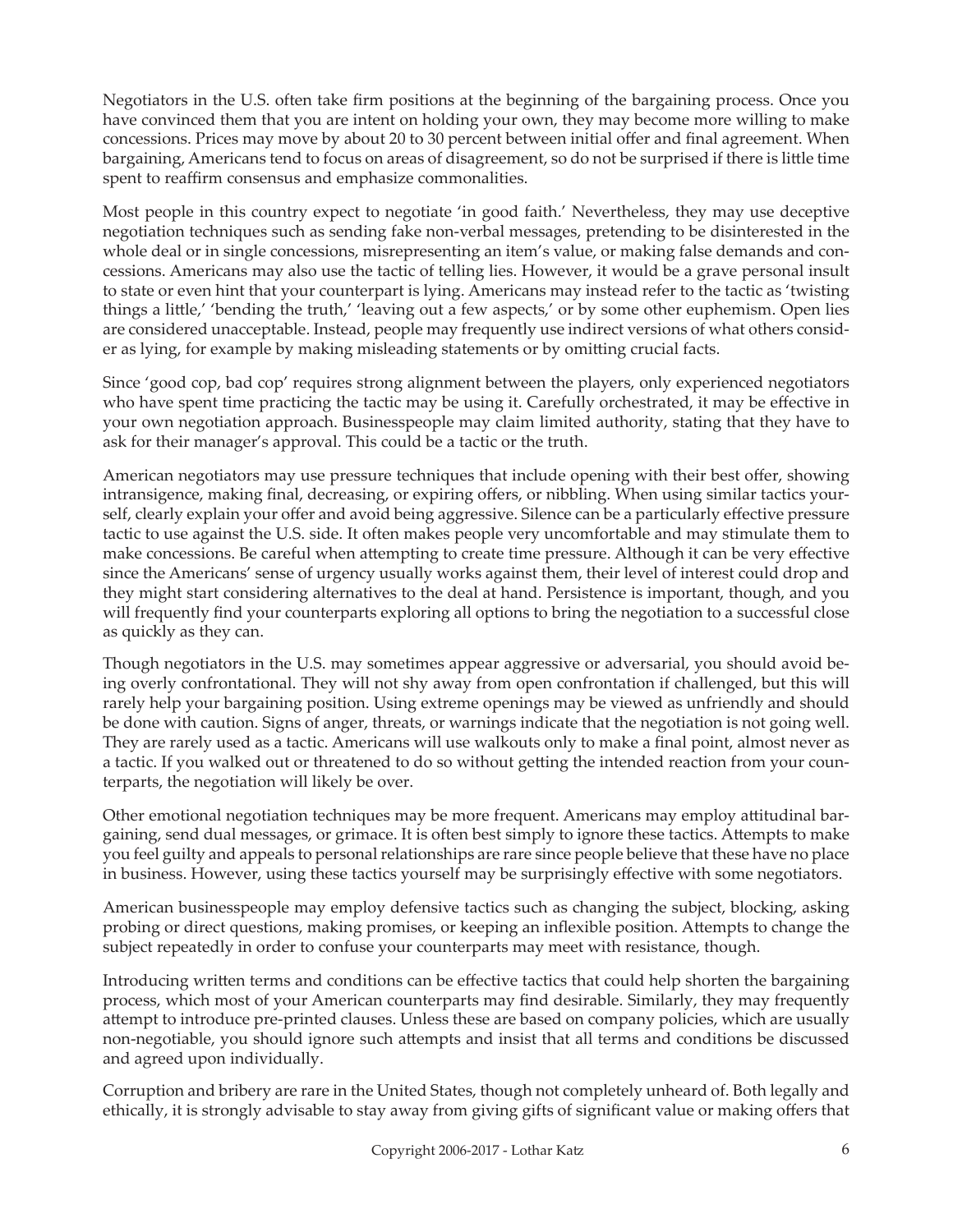could be read as bribery. If you believe you are being offered a bribe, inspect the situation carefully to make sure that you are not misreading your counterpart's intentions.

**Decision Making –** Levels of hierarchy in American companies vary considerably. Older and more traditional ones can be quite hierarchical, while those working in fast-paced industries often show flat hierarchies and value autonomy and self-reliance. Nevertheless, all of them likely have extensive policies and processes that may affect decision-making. They are almost always followed. Decision makers are usually individuals who may or may not consult with others in the group or organization. Establishing consensus is not necessarily required before making a decision. Managers are expected to accept responsibility for their own as well as their employees' actions. Decision-making authority is often delegated to lower levels in the hierarchy and may not require any further approval from others. Generally, the size of a deal determines how high in the organization you need to go. Once the bargaining process has concluded, decisions rarely take much time. American businesspeople are used to making up their minds quickly and decisively. It can be very difficult to get them to change their minds afterwards.

When making decisions, businesspeople may apply universal principles rather than considering the specific situation. Empirical evidence and other objective facts weigh much more strongly than personal feelings and experiences do. Americans are generally risk takers and may not shy away from making bold moves.

## *Agreements and Contracts*

Capturing and exchanging meeting summaries can be an effective way to verify understanding and commitments. Many Americans pride themselves with being consistent, so they will likely keep their commitments, at least if they are sufficiently documented. While you should not consider interim agreements final, avoid the impression that you are not willing to hold up your commitments. Nevertheless, only a contract signed by both parties constitutes a binding agreement. Negotiators sometimes request to document the progress of a negotiation by both parties signing a Letter of Intent (LOI) or Memorandum of Understanding (MOU). While much weaker than signed contracts, these documents may have legal implications.

Written contracts tend to be lengthy and very legalistic. They often spell out detailed terms and conditions for the core agreements as well as for many eventualities. They usually represent irrevocable commitments to the terms and conditions they define and can only be changed with both partners' consent.

Always consult a legal expert who has sufficient relevant experience before signing a contract. The United States is the most litigious society in the world. There are lawyers specializing in practically every industry and segment of society. Your legal counsel may also attend negotiations to provide legal advice throughout the bargaining process. However, you should let the other side know that you intend to bring a legal expert, in which case they will likely do the same.

Contracts are almost always dependable, and strict adherence to the agreed terms and conditions is expected. Requests to change contract details after signature could be considered as bad faith and will meet with strong resistance. American companies may prefer to resolve disputes in court, which can become very costly. It is highly advisable to fulfill your contractual obligations to the letter.

### *Women in Business*

While women enjoy the same rights in the United States as men, many are still struggling to attain positions of similar income and authority. However, they are generally treated as equals in business situations, and women can be found in senior leadership roles.